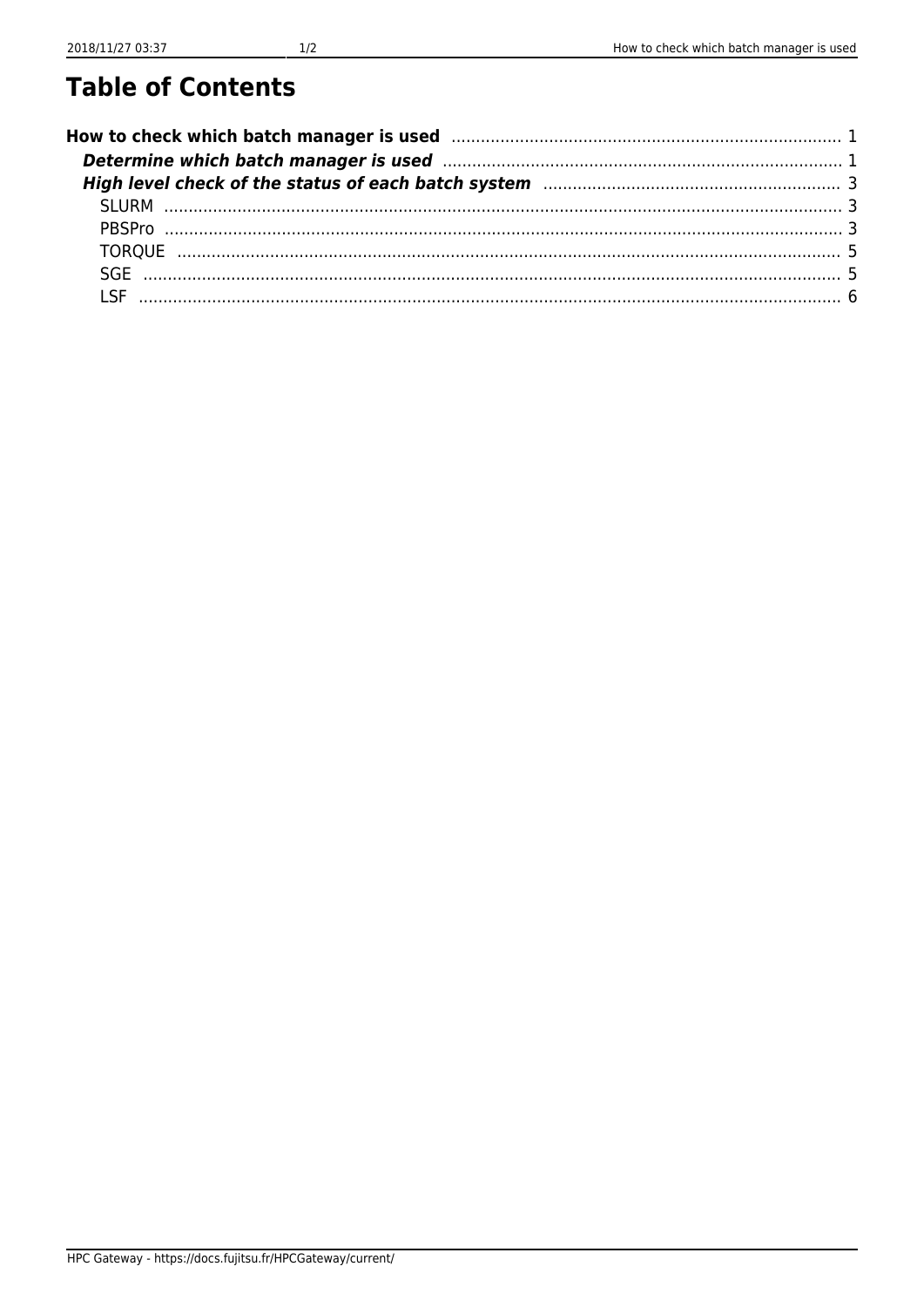Last update: 2018/01/17 19:12 fujitsu:hpcgateway:support:check\_batch\_manager https://docs.fujitsu.fr/HPCGateway/current/doku.php?id=fujitsu:hpcgateway:support:check\_batch\_manager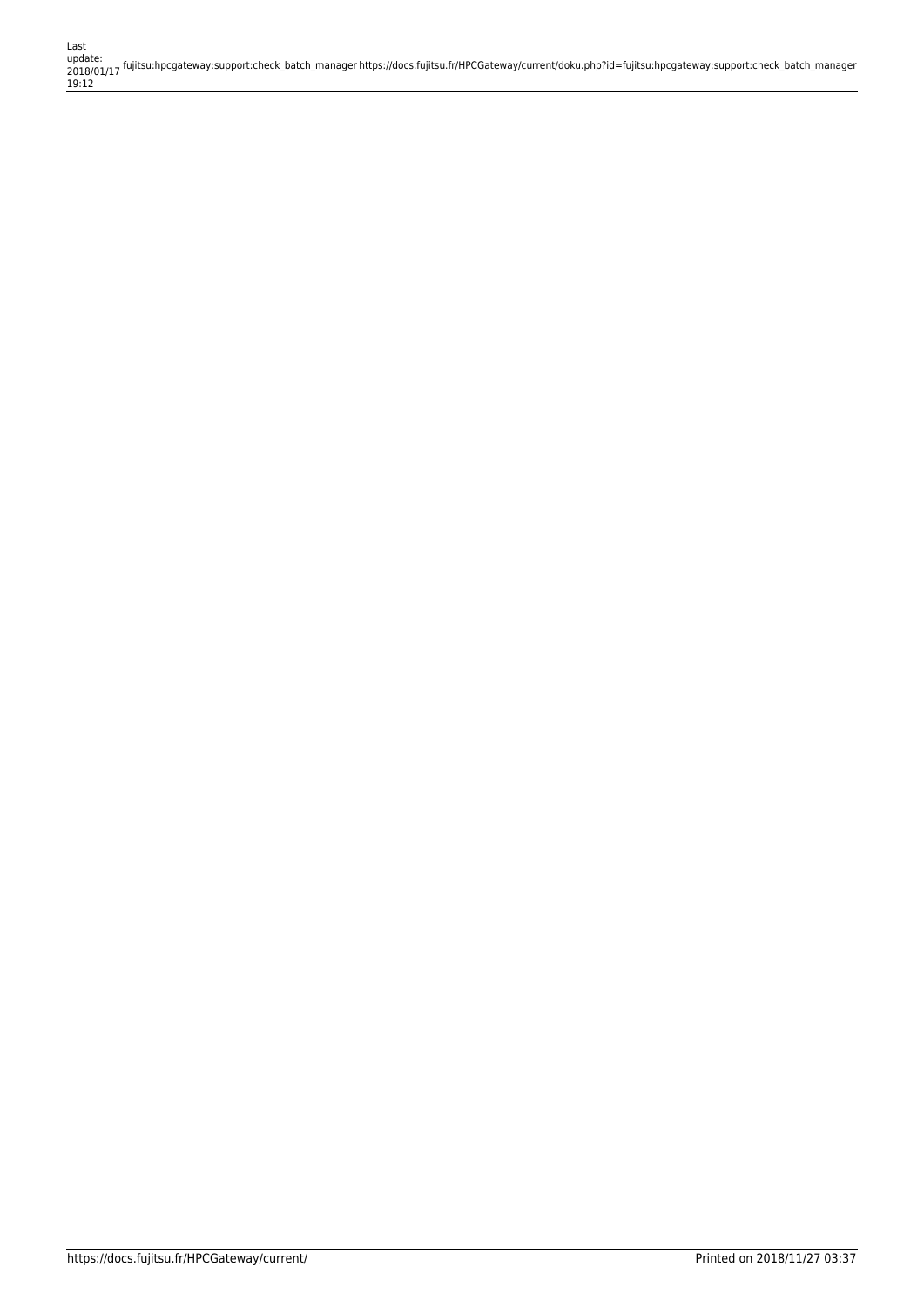# <span id="page-2-0"></span>**How to check which batch manager is used**

The Gateway supports many different batch managers. When job submission fails it is important to determine the batch manager is responding correctly.

On this page we describe how to do that for a variety of batch manager systems.

# <span id="page-2-1"></span>**Determine which batch manager is used**

If the user does not know the batch manager type being used then the Gateway Portal can be used to check which batch system is used.

- 1. Ask the user to login to the Portal and choose teh Application Manager from the "start" menu in the top left (the button with 'HPC Gateway' text on it)
- 2. Then ask them to scroll until they see the "Job Submitter" icon ( it uses the task wheel icon as shown below).



- 3. Get them to double click on this icon to start the "Job Submitter"
- 4. In the Job submitter windows get them to select the correct "Cluster" which is a parameter of the Execution environment parameters on the left of the window.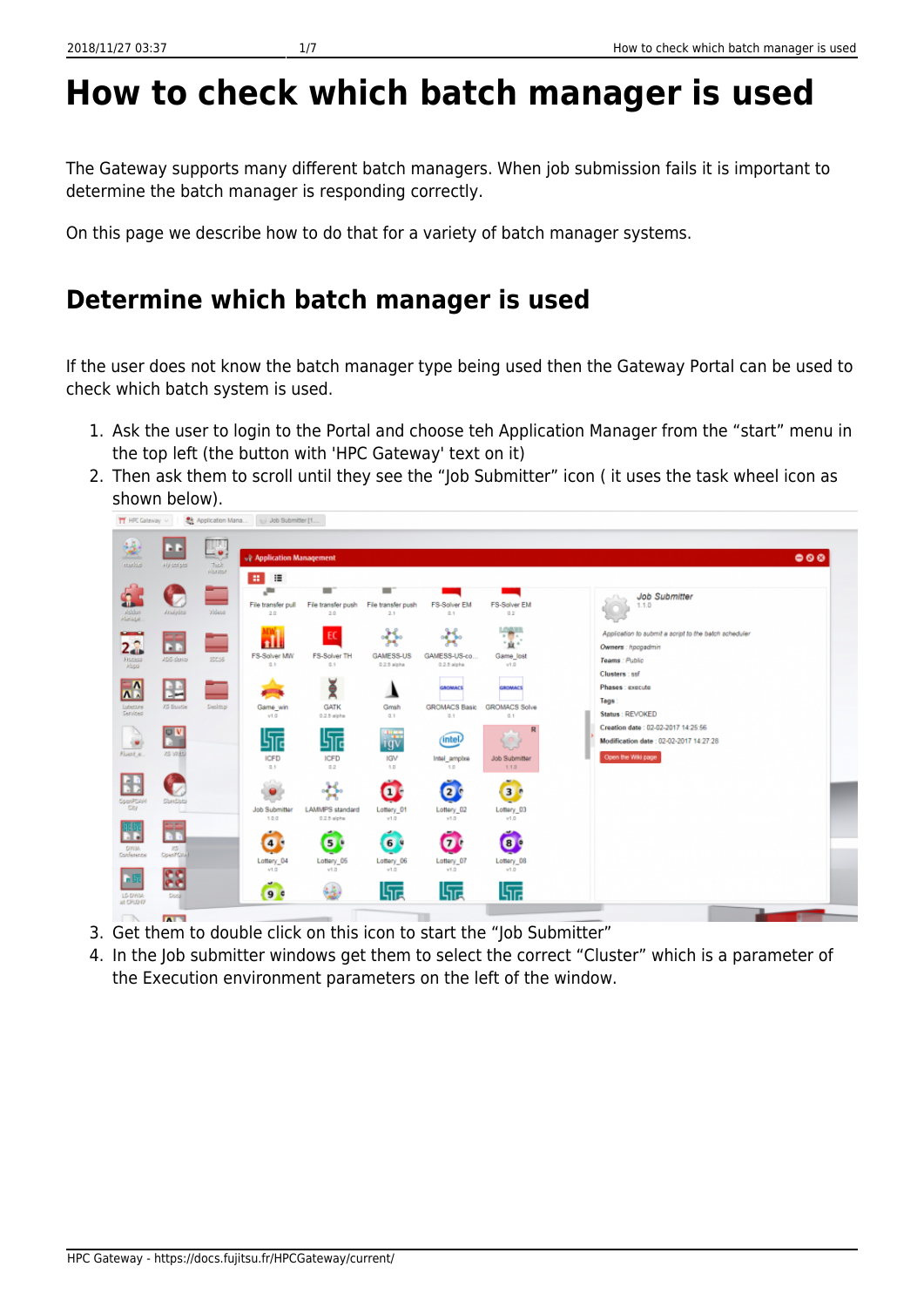| Execution environment    |                                        | Application parameters |              |            |
|--------------------------|----------------------------------------|------------------------|--------------|------------|
| Name *:                  |                                        | Script *:              |              | <b>IEA</b> |
| Cluster*:                | ssf                                    |                        | $\mathbf{1}$ |            |
| Project:                 |                                        |                        |              |            |
| Accounting:              | v                                      |                        |              |            |
| Description:             |                                        |                        |              |            |
|                          |                                        |                        |              |            |
| Scheduler (SLURM)        |                                        |                        |              |            |
| <b>Basic</b>             | Advanced Expert                        |                        |              |            |
|                          |                                        |                        |              |            |
| Queue:                   | v                                      |                        |              |            |
| Number of<br>processors: | v                                      |                        |              |            |
| Wall Clock Limit:        |                                        |                        |              |            |
|                          |                                        |                        |              |            |
| Run Directory            | Automatic creation in HPC Gateway home |                        |              |            |
|                          | E                                      |                        |              |            |
|                          |                                        |                        |              |            |
|                          |                                        |                        |              |            |
|                          |                                        |                        |              |            |

5. The batch manager name will be displayed next to the right of the "Scheduler" section about half way down on the left.

In this example (above) we can see that the SLURM batch scheduler has been configured for the 'ssf' cluster.

Gateway supports the following batch managers:

- [SLURM](#page-4-3)
- [PBS Professional \(or PBSPro\)](#page-4-4)
- [Torque](#page-6-2)
- [SGE \(Sun Grid Engine and/or its derivatives\)](#page-6-3)
- [LSF \(Load Share Facility\)](#page-7-1)

Confirming the status of each batch system is different. See the next section to run a very simple high level check for each batch manager type.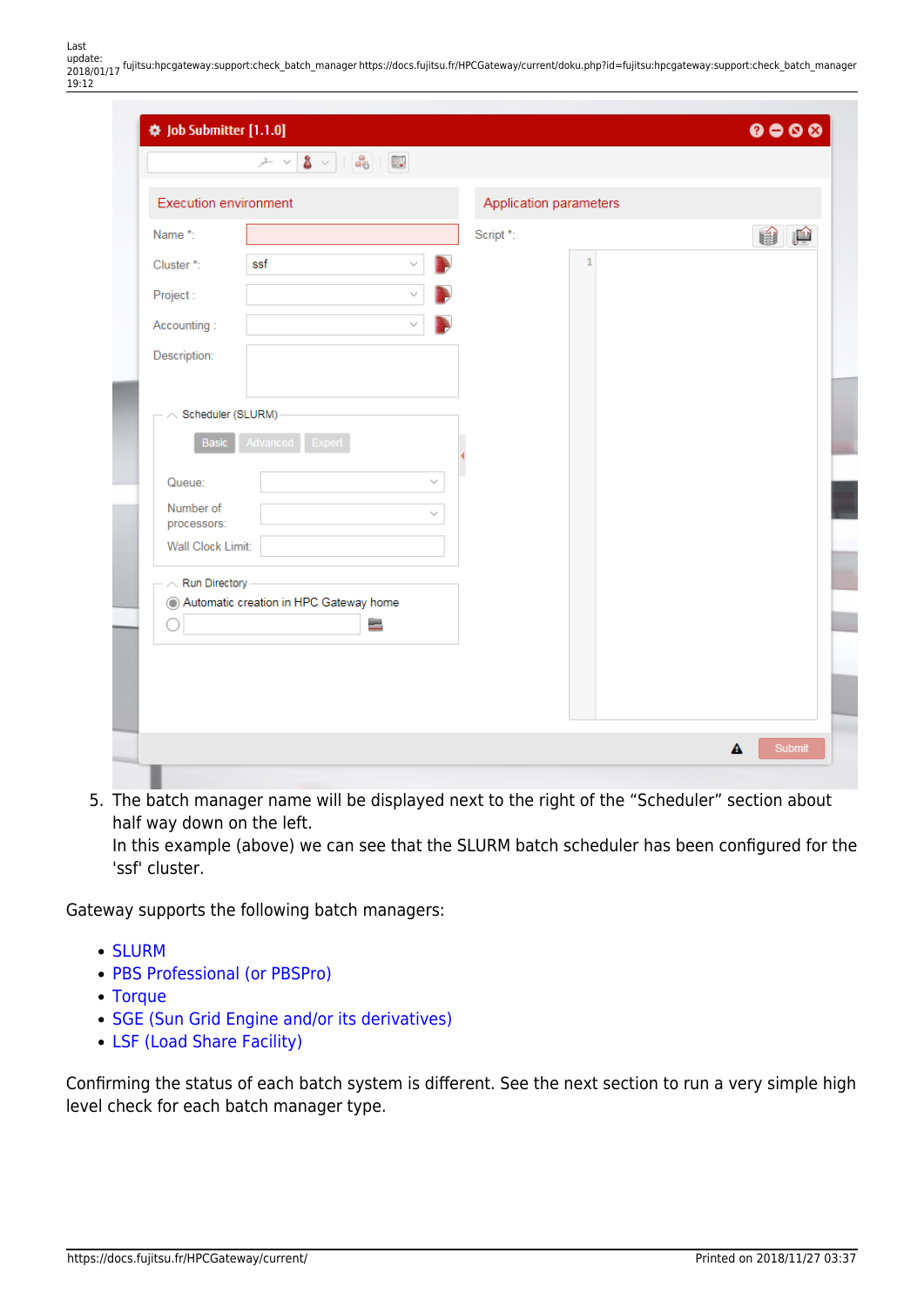# **High level check of the status of each batch system**

## <span id="page-4-3"></span><span id="page-4-1"></span>**SLURM**

Run the 'sinfo' command to check if the system is operating correctly.

```
[hpcgadmin@ssf root]$ sinfo
PARTITION AVAIL TIMELIMIT NODES STATE NODELIST
all* up 1-00:00:00 2 down* cn[05,07]
all* up 1-00:00:00 2 drain cn[03-04]
all* up 1-00:00:00 12 idle cn[01-02,06,08-16]
fujitsu up 1-00:00:00 2 drain cn[03-04]
fujitsu up 1-00:00:00 2 idle cn[01-02]
mbda up 1-00:00:00 2 down* cn[05,07]
mbda up 1-00:00:00 2 idle cn[06,08]
intel up 1-00:00:00 8 idle cn[09-16]
gateway up 1:00:00 2 down* cn[05,07]
gateway up 1:00:00 2 drain cn[03-04]
gateway up 1:00:00 12 idle cn[01-02,06,08-16]
[hpcgadmin@ssf root]$
```
The system should respond with configuration and status of the defined batch partitions as shown above.

If the command fails or does not produce similar output there is likely a problem.

# <span id="page-4-4"></span><span id="page-4-2"></span>**PBSPro**

For the PBSPro subsystem you can usually determine whether the main PBS daemon is running by executing the "qstat" command.

```
[hpcgadmin@autan ~]$ qstat -a
autan.fujitsu.fr:
                                                        Req'd Req'd
Elap
Job ID Username Queue Jobname SessID NDS TSK Memory Time S
Time
--------------- -------- -------- ---------- ------ --- --- ------ ----- - -
----
284.autan.fujit hpcgadmi workg caffeframe -- 1 1 -- -- H
--
[hpcgadmin@autan ~]$
```
<span id="page-4-0"></span>If the system is working correctly the command will return something similar to the above (though the list of jobs could be very long), or it will fail with a message "could not connect to server".

Additionally you can use the "pbsnodes -a" command to determine the status of all compute nodes of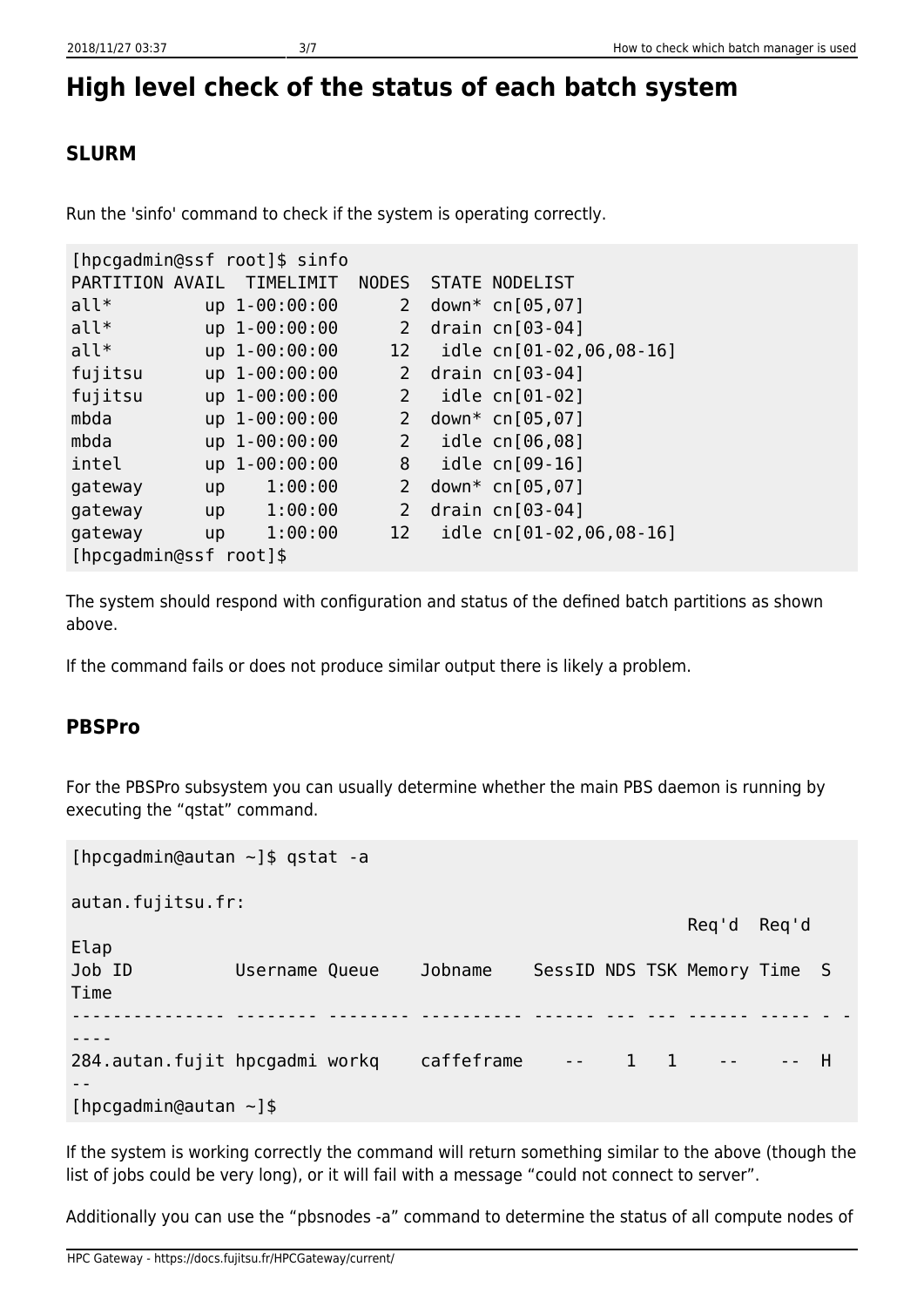the cluster. Simply run this command to see if the server is responding and the state of all nodes.

```
[hpcgadmin@autan ~]$ pbsnodes -a
knl04
     Mom = knl04.default
     ntype = PBSstate = downpcpus = 272 resources_available.arch = linux
     resources available.host = kn104 resources_available.mem = 98875016kb
      resources_available.ncpus = 272
     resources available.queue name = workq
     resources available.vnode = kn104resources assigned.accelerator memory = 0kbresources assigned.mem = 0kbresources assigned.naccelerators = 0resources assigned.ncpus = 0resources assigned.vmem = 0kb comment = node down: communication closed
     resv enable = Truesharing = default shared
      license = l
knl05
      Mom = knl05.default
      ntype = PBS
      state = free
     pcpus = 272resources available.arch = linux
     resources available.host = kn105 resources_available.mem = 98875016kb
      resources_available.ncpus = 272
     resources available.queue name = workq
     resources available.vnode = kn105resources assigned.accelerator memory = 0kb
      resources_assigned.mem = 0kb
     resources assigned.naccelerators = 0resources assigned.ncpus = 0 resources_assigned.vmem = 0kb
     resv enable = True sharing = default_shared
      license = l
.
.
.
.
```
The output can be quite long if the site has many compute nodes. The important thing is the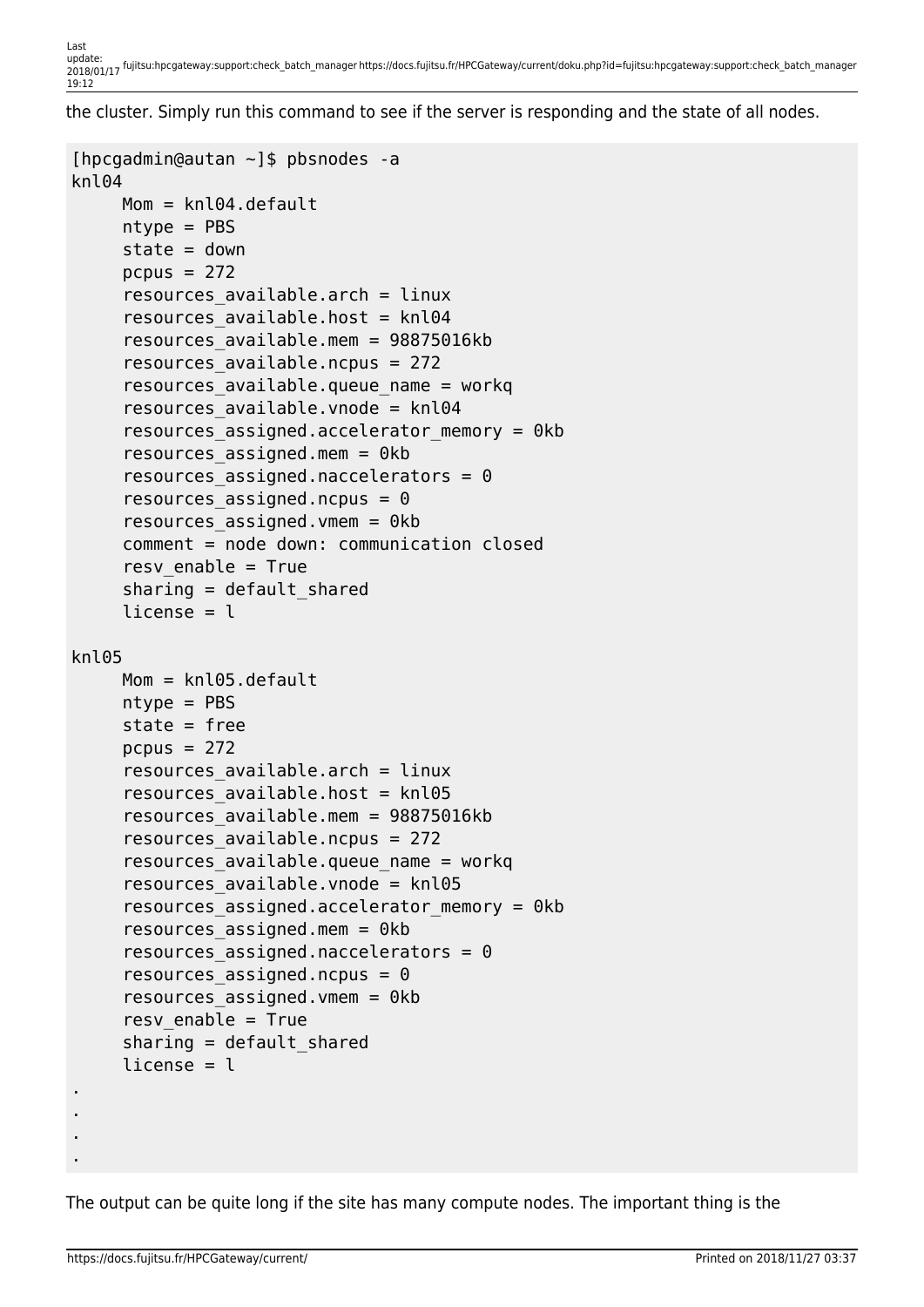command responds and prints output similar to the above.

# <span id="page-6-2"></span><span id="page-6-0"></span>**TORQUE**

For TORQUE you can use the same commands as for PBSPro as it was a fork of this code many years earlier. However the commands have been largely kept compatible.

So run the 'qstat -a' and the 'pbsnodes -a' as for PBSPro to get the status of a Torque cluster.

## <span id="page-6-3"></span><span id="page-6-1"></span>**SGE**

The status of an SGE batch manage can be obtained by executing the the 'qhost' and 'qstat' commands.

#### **Host/Node Status: qhost**

Node or host status can be obtained by using the qhostcommand. An example listing is shown below.

| [hpcgadmin@autan $\sim$ ]\$ qhost |             |                                      |                       |               |               |                    |                          |  |  |
|-----------------------------------|-------------|--------------------------------------|-----------------------|---------------|---------------|--------------------|--------------------------|--|--|
| <b>HOSTNAME</b>                   | <b>ARCH</b> | <b>NPROC</b><br>LOAD                 |                       | <b>MEMTOT</b> | <b>MEMUSE</b> | SWAPT <sub>0</sub> | <b>SWAPUS</b>            |  |  |
| global                            |             | $\overline{\phantom{a}}$             |                       |               |               |                    | $\overline{\phantom{a}}$ |  |  |
| node000<br>0.0<br>node001         |             | $lx24$ -amd $64$<br>$lx24$ -amd $64$ | 2<br>$\mathcal{P}$    | 0.00<br>0.00  | 3.8G<br>3.8G  | 35.8M<br>35.2M     | 0.0<br>0.0               |  |  |
| 0.0<br>node002<br>0.0             |             | $lx24$ -amd $64$                     | $\overline{2}$        | 0.00          | 3.8G          | 35.7M              | 0.0                      |  |  |
| node003<br>0.0                    |             | $lx24$ -amd $64$                     | $\mathbf{2}^{\prime}$ | 0.00          | 3.8G          | 35.6M              | 0.0                      |  |  |
| node004<br>0.0                    |             | $lx24$ -amd $64$                     | $\overline{2}$        | 0.00          | 3.8G          | 35.7M              | 0.0                      |  |  |

### **Queue Status: qstat**

Queue status for jobs can be found by issuing a qstat command. An example qstat issued by user deadline is shown below.

[hpcgadmin@autan ~]\$ qstat job-ID prior name user state submit/start at queue slots ja-task-ID ----------------------------------------------------------------------------  $-$  304 0.60500 Sleeper4 deadline r 01/18/2008 17:42:36 cluster@norbert 4 307 0.60500 Sleeper4 deadline r 01/18/2008 17:42:37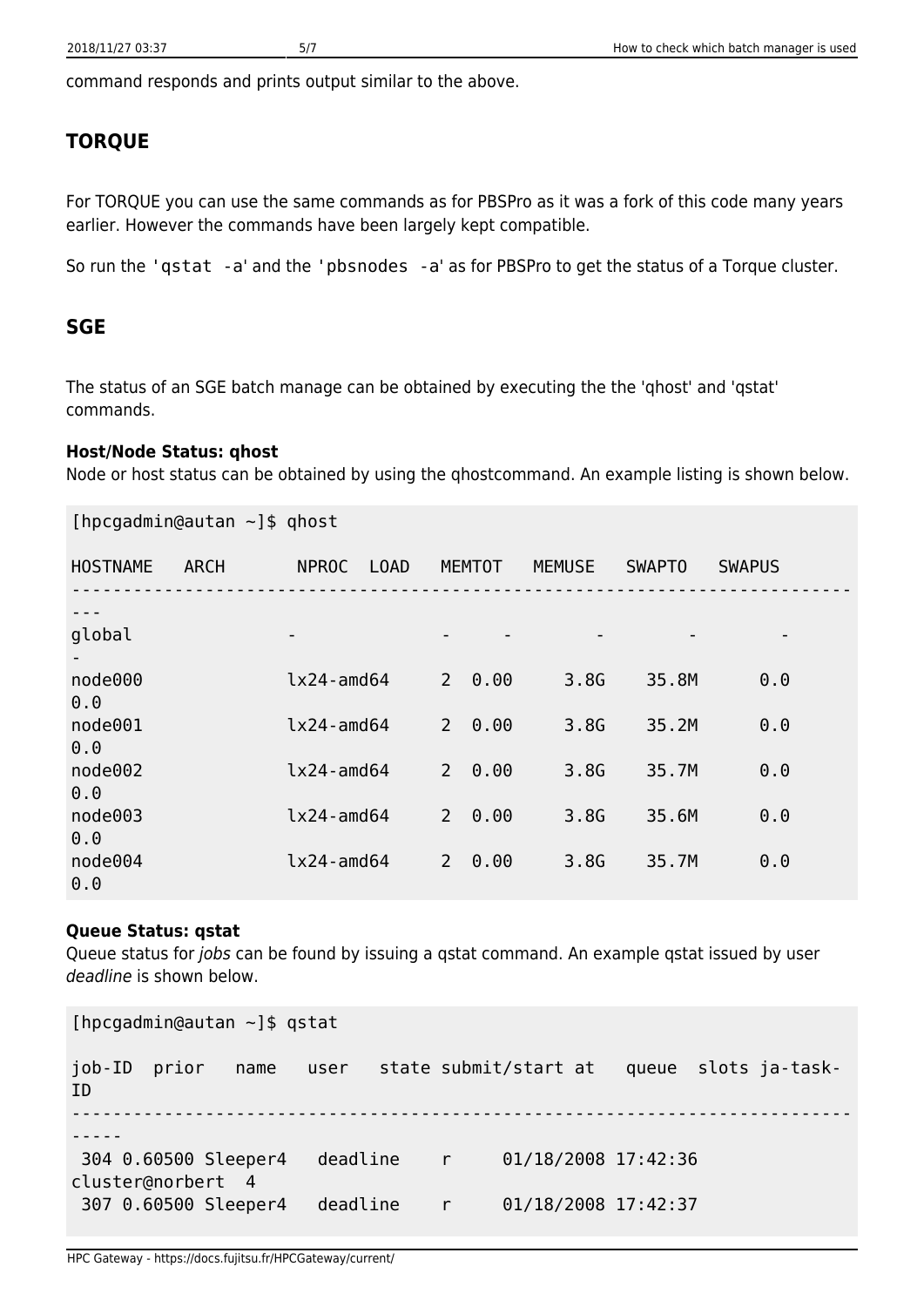|               | cluster@norbert | $\overline{4}$       |          |    |                     |  |
|---------------|-----------------|----------------------|----------|----|---------------------|--|
|               |                 | 310 0.60500 Sleeper4 | deadline | qw | 01/18/2008 17:42:29 |  |
|               |                 |                      |          |    |                     |  |
| 4             |                 |                      |          |    |                     |  |
|               |                 | 313 0.60500 Sleeper4 | deadline | qw | 01/18/2008 17:42:29 |  |
|               |                 |                      |          |    |                     |  |
| 4             |                 |                      |          |    |                     |  |
|               |                 | 316 0.60500 Sleeper4 | deadline |    | 01/18/2008 17:42:29 |  |
|               |                 |                      |          | qw |                     |  |
| 4             |                 |                      |          |    |                     |  |
|               |                 | 321 0.60500 Sleeper4 | deadline |    | 01/18/2008 17:42:30 |  |
|               |                 |                      |          | qw |                     |  |
| 4             |                 |                      |          |    |                     |  |
|               |                 |                      |          |    |                     |  |
|               |                 | 325 0.60500 Sleeper4 | deadline | qw | 01/18/2008 17:42:30 |  |
| 4             |                 |                      |          |    |                     |  |
|               |                 |                      |          |    |                     |  |
|               |                 | 308 0.53833 Sleeper2 | deadline | qw | 01/18/2008 17:42:29 |  |
| $\mathcal{L}$ |                 |                      |          |    |                     |  |
|               |                 |                      |          |    |                     |  |

### <span id="page-7-1"></span><span id="page-7-0"></span>**LSF**

Use the 'bhosts' command to see whether the LSF batch workload system is running properly.

### **bhosts command**

The bhosts command displays the status of LSF batch server hosts in the cluster, and other details about the batch hosts:

- Maximum number of job slots that are allowed by a single user
- Total number of jobs in the system, running jobs, jobs that are suspended by users, and jobs that are suspended by the system
- Total number of reserved job slots

Normal operation requires that hosts have the status ok .

| % bhosts<br>HOST_NAME | <b>STATUS</b> | JL/U                     | <b>MAX</b>               | NJ0BS    | <b>RUN</b> | <b>SSUSP</b> | <b>USUSP</b> |  |
|-----------------------|---------------|--------------------------|--------------------------|----------|------------|--------------|--------------|--|
| <b>RSV</b>            |               |                          |                          |          |            |              |              |  |
| hosta                 | ok            | $\overline{\phantom{a}}$ | $\overline{\phantom{a}}$ | $\Theta$ | $\Theta$   | 0            | 0            |  |
| $\Theta$              |               |                          |                          |          |            |              |              |  |
| hostb                 | ok            | $\overline{\phantom{a}}$ | $\blacksquare$           | $\Theta$ | $\Theta$   | $\Theta$     | $\Theta$     |  |
| $\Theta$              |               |                          |                          |          |            |              |              |  |
| hostc<br>$\Theta$     | ok            | $\overline{\phantom{a}}$ | $\blacksquare$           | $\Theta$ | $\Theta$   | $\Theta$     | $\Theta$     |  |
| hostd                 | оk            | $\overline{\phantom{a}}$ | $\blacksquare$           | $\Theta$ | $\Theta$   | 0            | $\Theta$     |  |
| $\Theta$              |               |                          |                          |          |            |              |              |  |
|                       |               |                          |                          |          |            |              |              |  |

If you see the following message then LSF is not working correctly and the Gateway will not be able to submit jobs.

batch system daemon not responding ... still trying